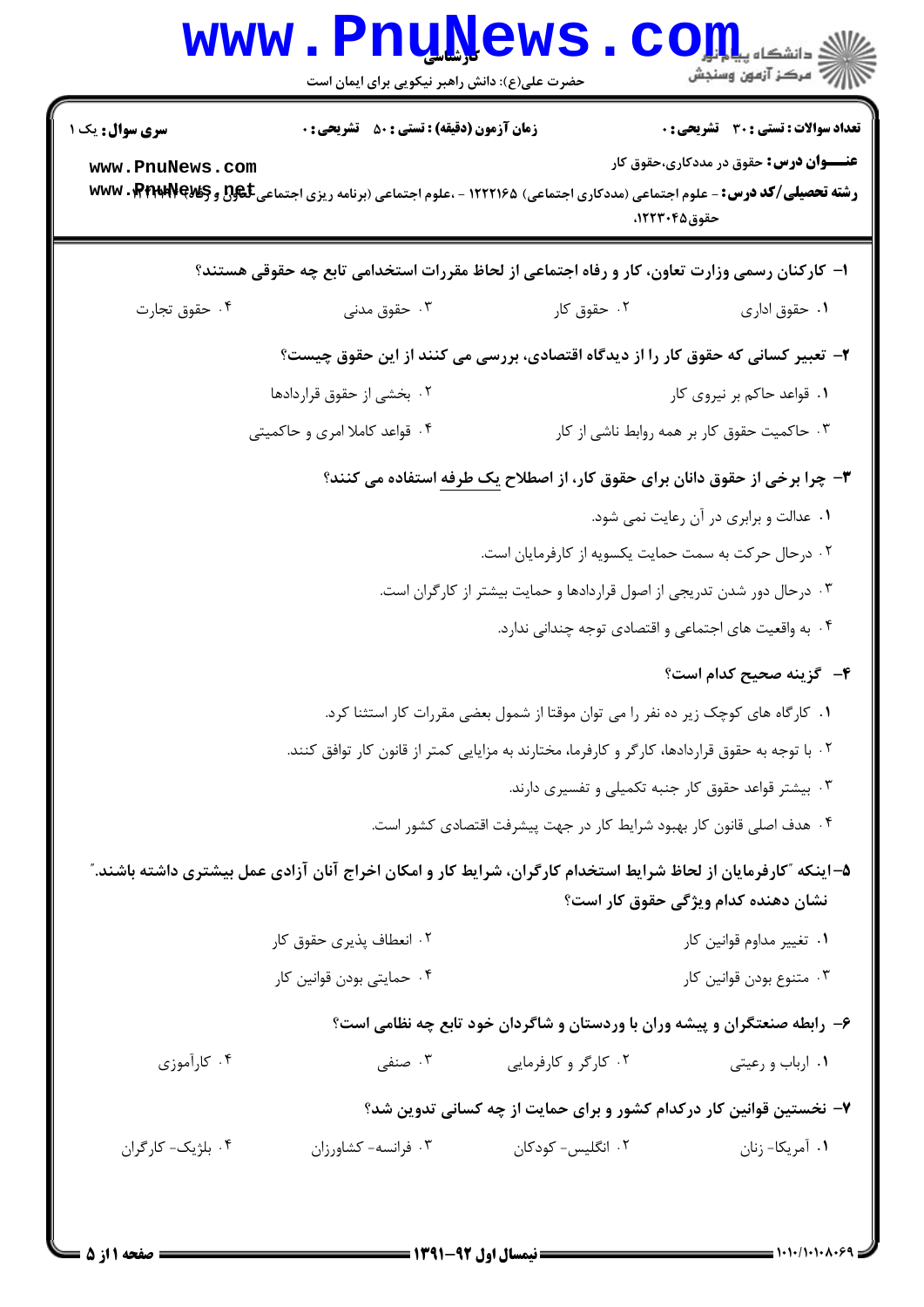| <b>WWW</b>             | <b>FULLVEWS</b><br>حضرت علی(ع): دانش راهبر نیکویی برای ایمان است                                                                      | دانشگاه پ <b>یا ب<sup>ا</sup> با<mark>ر</mark></b><br>رِ آھرڪز آزمون وسنڊش |  |  |
|------------------------|---------------------------------------------------------------------------------------------------------------------------------------|----------------------------------------------------------------------------|--|--|
| <b>سری سوال : ۱ یک</b> | <b>زمان آزمون (دقیقه) : تستی : 50 ٪ تشریحی : 0</b>                                                                                    | <b>تعداد سوالات : تستی : 30 ٪ تشریحی : 0</b>                               |  |  |
| www.PnuNews.com        | رشته تحصیلی/کد درس: علوم اجتماعی (مددکاری اجتماعی) ۱۲۲۲۱۶۵ - ،علوم اجتماعی (برنامه ریزی اجتماعی ت <del>ماو2G و WW</del> V . PARtARAW& | <b>عنــــوان درس:</b> حقوق در مددکاری،حقوق کار<br>،حقوق1۲۲۳۰۴۵             |  |  |
|                        |                                                                                                                                       | ۸– کدام مرجع بر اجرای مقررات کار نظارت می کند؟                             |  |  |
|                        | ۰۲ بازرسی کار                                                                                                                         | ۰۱ دادگاه های عمومی                                                        |  |  |
|                        | ۰۴ سازمان بازرسی کل کشور                                                                                                              | ۰۳ دیوان عدالت اداری                                                       |  |  |
|                        | ۹- موافقت نامه ای که میان سازمانهای کارگری و کارفرما برای تعیین شرایط کار در کارگاه منعقد می شود، به تعبیر قانون کار                  | ایران چه نامیده می شود؟                                                    |  |  |
|                        | ۰۲ پیمان کاری                                                                                                                         | ۰۱ قرارداد کار                                                             |  |  |
| ۰۴ مقاوله نامه کارگری  |                                                                                                                                       | ۰۳ پیمان دسته جمعی کار                                                     |  |  |
|                        | ∙ا− مرجع تجدید نظر از آرای صادره از هیات تشخیص قانون کار، کدام است؟                                                                   |                                                                            |  |  |
|                        | ۰۲ دادگاه عمومی محل                                                                                                                   | ۰۱ دیوان عدالت اداری                                                       |  |  |
|                        | ۰۴ وزارت کار و تامین اجتماعی                                                                                                          | ۰۳ هيات حل اختلاف                                                          |  |  |
|                        |                                                                                                                                       | 11– ركن قانونگذار سازمان بين المللي كار كدام است؟                          |  |  |
|                        | ۰۲ دبیرخانه سازمان بین المللی کار                                                                                                     | ٠١ كنفرانس بين المللي كار                                                  |  |  |
|                        | ۰۴ دفتر سازمان بين المللي كار                                                                                                         | ۰۳ هیات مدیره سازمان بین المللی کار                                        |  |  |
|                        |                                                                                                                                       | ۱۲– ترکیب نمایندگان کشورهای عضو در کنفرانس بین المللی کار چگونه است؟       |  |  |
|                        | ۱. مرکب از چهار نفر است؛ دو نفر نماینده دولت، یک نفر نماینده کارگران و یک نفر نماینده کارفرمایان                                      |                                                                            |  |  |
|                        | ۰۲ مرکب از سه نفر است؛ یک نفر نماینده دولت، یک نفر نماینده کارفرمایان، یک نفر نماینده کارگران                                         |                                                                            |  |  |
|                        | ۰۳ مرکب از شش نفر است؛ دو نفر نماینده دولت، دو نفر نماینده کارگرن و دو نفر نماینده کارفرمایان                                         |                                                                            |  |  |
|                        | ۰۴ مرکب از پنج نفر می باشد؛ سه نفر نماینده دولت، یک نفر نماینده کارگران و یک نفر نماینده کارفرمایان                                   |                                                                            |  |  |
|                        |                                                                                                                                       | <b>۱۳</b> گزینه صحیح کدام است؟                                             |  |  |
|                        | ١. ارزش توصيه نامه هاي سازمان بين المللي كار همطراز قوانين داخلي كشورهاي عضو است.                                                     |                                                                            |  |  |
|                        | ۲ . کشورها باید همه ساله گزارشی در باره چگونگی اجرای توصیه نامه ها به سازمان کار بدهند.                                               |                                                                            |  |  |
|                        | ۰۳ هیات مدیره دفتر بین المللی کار به شکایات عدم اجرای مقاوله نامه ها رسیدگی می کند.                                                   |                                                                            |  |  |
|                        | ۰۴ توصیه نامه های سازمان بین المللی کار باید به تصویب قوه مقننه کشورهای عضو برسد.                                                     |                                                                            |  |  |
|                        |                                                                                                                                       |                                                                            |  |  |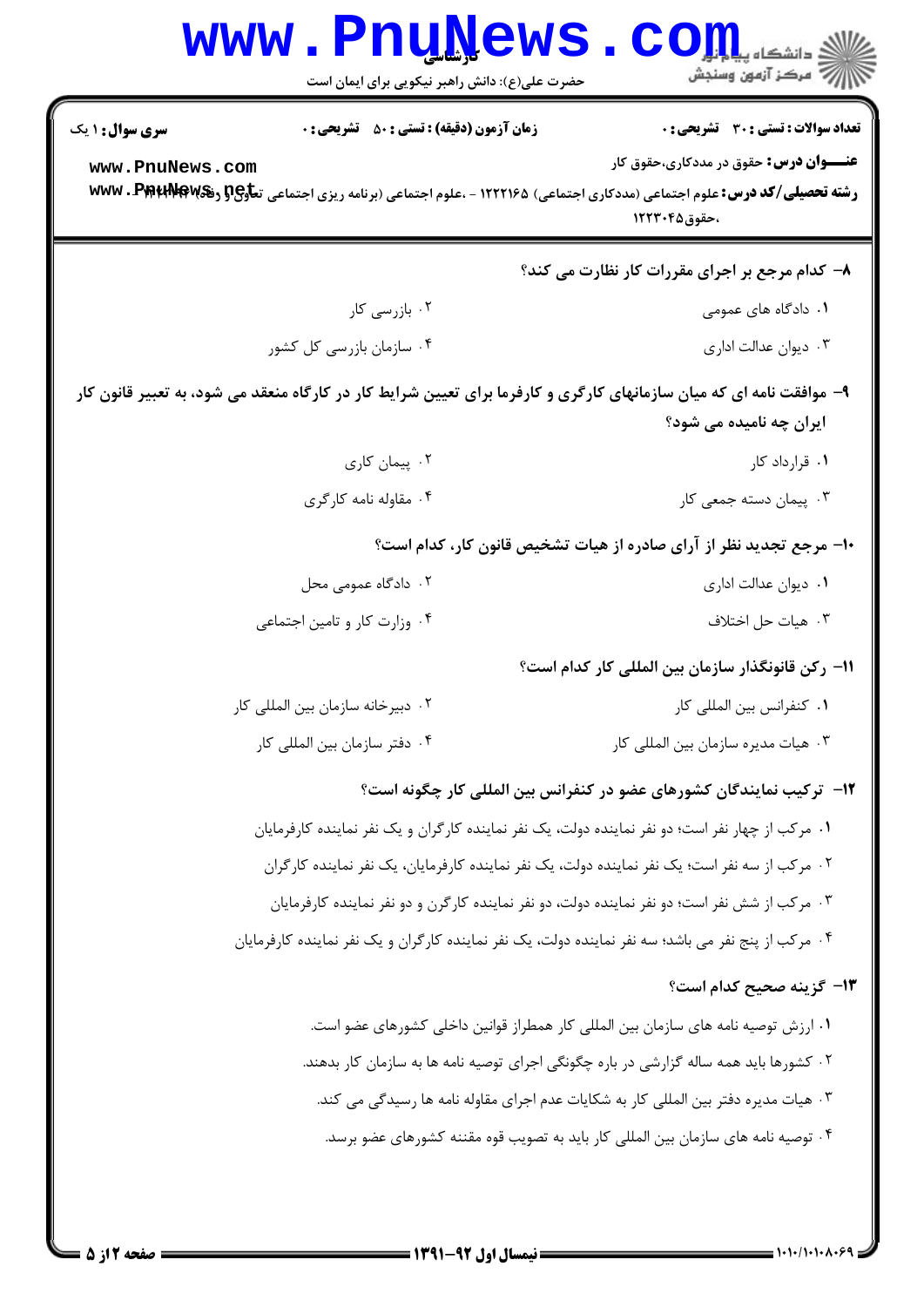|                                                                                                                                                                       | <b>www.PnuNews</b><br>حضرت علی(ع): دانش راهبر نیکویی برای ایمان است                                                                                                |                                                                              | / مرکز آزمون وسنجش                             |  |
|-----------------------------------------------------------------------------------------------------------------------------------------------------------------------|--------------------------------------------------------------------------------------------------------------------------------------------------------------------|------------------------------------------------------------------------------|------------------------------------------------|--|
| <b>سری سوال : ۱ یک</b>                                                                                                                                                | <b>زمان آزمون (دقیقه) : تستی : 50 ٪ تشریحی : 0</b>                                                                                                                 |                                                                              | <b>تعداد سوالات : تستی : 30 ٪ تشریحی : 0</b>   |  |
| www.PnuNews.com                                                                                                                                                       | <b>رشته تحصیلی/کد درس:</b> علوم اجتماعی (مددکاری اجتماعی) ۱۲۲۲۱۶۵ - ،علوم اجتماعی (برنامه ریزی اجتماعی ت <del>ماوP رفگ</del> الا <b>بالاستان که استفای که تولی</b> | ،حقوق1۲۲۳۰۴۵                                                                 | <b>عنــــوان درس:</b> حقوق در مددکاری،حقوق کار |  |
|                                                                                                                                                                       |                                                                                                                                                                    | ۱۴– از دیدگاه رویه قضایی فرانسه ملاک اصلی تشخیص کارگر از غیر کارگر کدام است؟ |                                                |  |
| ۴. تبعيت حقوقى                                                                                                                                                        |                                                                                                                                                                    |                                                                              | ۰۱ دریافت مزد                                  |  |
|                                                                                                                                                                       |                                                                                                                                                                    | ۱۵– به موجب قانون کار استخدام چه افرادی ممنوع است؟                           |                                                |  |
|                                                                                                                                                                       | ٠٢ اتباع بيگانه بدون پروانه                                                                                                                                        |                                                                              | ۰۱ زنان                                        |  |
|                                                                                                                                                                       | ۰۴ افراد زیر ۱۸ سال                                                                                                                                                |                                                                              | ۰۳ معلولان                                     |  |
| ۱۶- رابطه کارگری و کارفرمایی که به موجب آن یک طرف نیروی کار خود را در اختیار دیگری می گذارد و طرف دیگر متعهد می<br>شود که ما به ازای آن را به او بپردازد چه نام دارد؟ |                                                                                                                                                                    |                                                                              |                                                |  |
| ۰۴ کار معین                                                                                                                                                           | ۰۳ اجاره خدمات                                                                                                                                                     | ۰۲ پیمان کاری                                                                | ۰۱ قرارداد کار                                 |  |
|                                                                                                                                                                       | ۱۷- طبق قانون مدنی در قرارداد اجاره اشخاص، کسی که مورد اجاره واقع می شود چه نام دارد؟                                                                              |                                                                              |                                                |  |
| ۰۴ کارگر                                                                                                                                                              | ۰۳ اجیر                                                                                                                                                            | ٢. عامل                                                                      | ۰۱ مستاجر                                      |  |
| ۱۸– قراردادی که یک طرف شرایط خود را تعیین می کند و طرف مقابل چاره ندارد، جز آن که از بستن قرارداد خودداری کند یا<br>قرارداد را با همان شرایط بپذیرد؛ چه نام دارد؟     |                                                                                                                                                                    |                                                                              |                                                |  |
| ۰۴ اکراهی                                                                                                                                                             | ۰۳ الحاقي                                                                                                                                                          | ۰۲ اجباری                                                                    | ٠١. اضطرارى                                    |  |
|                                                                                                                                                                       | ۱۹- مطابق قانون کار، مزدی که بر اساس میزان انجام کار یا محصول تولید شده، باشد چه نام دارد؟                                                                         |                                                                              |                                                |  |
| ۰۴ حقوق                                                                                                                                                               | ۰۳ کارمزد                                                                                                                                                          | ٠٢ حق السعي                                                                  | ۰۱ کارانه                                      |  |
|                                                                                                                                                                       |                                                                                                                                                                    |                                                                              | +۲- معین بودن موضوع قرارداد کار:               |  |
|                                                                                                                                                                       | ۰۲ شرط تکمیلی قرارداد کار است.                                                                                                                                     | ۰۱ شرط صحت قرارداد کار است.                                                  |                                                |  |
|                                                                                                                                                                       | ۰۴ شرط نتيجه قرارداد كار است.                                                                                                                                      | ۰۳ عدمش از موجبات فسخ قرارداد کار است.                                       |                                                |  |
|                                                                                                                                                                       |                                                                                                                                                                    | ۲۱– حداکثر مدت دوره آزمایشی برای کارگران ماهر در قراردادهای کار، چقدر است؟   |                                                |  |
| ۰۴ شش ماه                                                                                                                                                             | ۰۳ سه ماه                                                                                                                                                          | ۰۲ دو ماه                                                                    | ۰۱ یک ماه                                      |  |
| ۲۲– اگر به طور موقت در راه اجرای تعهد کارگر یا کارفرما مانعی پیش بیاید قرارداد کار چه وضعیتی پیدا می کند؟                                                             |                                                                                                                                                                    |                                                                              |                                                |  |
| ۰۴ کارگر اخراج می شود.                                                                                                                                                | ۰۳ فسخ می شود.                                                                                                                                                     | ۰۲ معلق می شود.                                                              | ۰۱ باطل می شود.                                |  |
|                                                                                                                                                                       |                                                                                                                                                                    |                                                                              |                                                |  |
|                                                                                                                                                                       |                                                                                                                                                                    |                                                                              |                                                |  |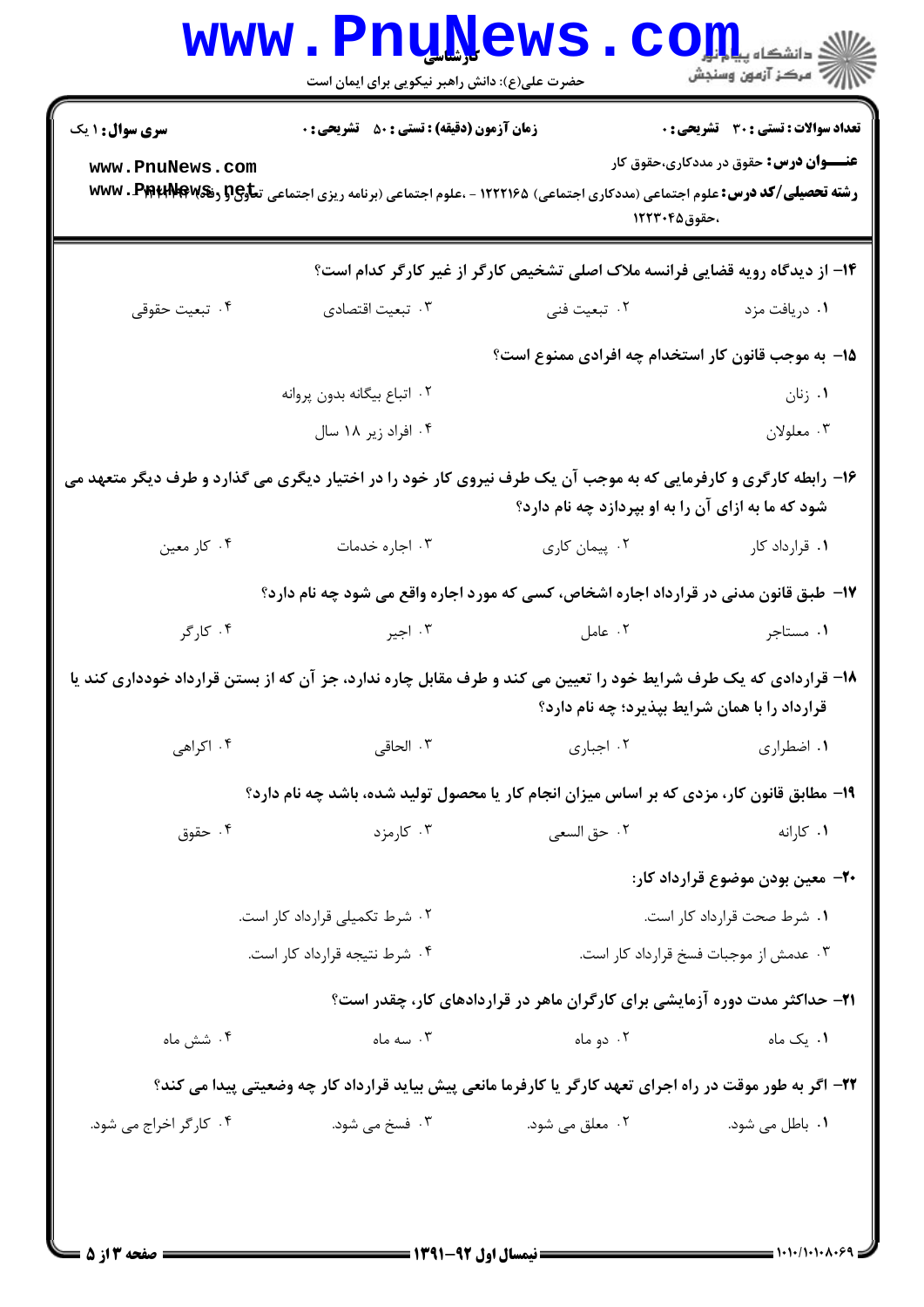|                                                                                                                                      | www.PnuNews<br>حضرت علی(ع): دانش راهبر نیکویی برای ایمان است                                                                                                                                |                                                                          | الاد دانشگاه پیابانی<br>الا دانشگاه پیابانی                                                           |  |  |
|--------------------------------------------------------------------------------------------------------------------------------------|---------------------------------------------------------------------------------------------------------------------------------------------------------------------------------------------|--------------------------------------------------------------------------|-------------------------------------------------------------------------------------------------------|--|--|
| <b>سری سوال : ۱ یک</b><br>www.PnuNews.com                                                                                            | <b>زمان آزمون (دقیقه) : تستی : 50 ٪ تشریحی : 0</b><br>رشته تحصیلی/کد درس: علوم اجتماعی (مددکاری اجتماعی) ۱۲۲۲۱۶۵ - ،علوم اجتماعی (برنامه ریزی اجتماعی ت <del>ماو2G و WW</del> V . PpHtdMawg |                                                                          | تعداد سوالات : تستى : 30 قشريحى : 0<br><b>عنــــوان درس:</b> حقوق در مددکاری،حقوق کار<br>،حقوق1۲۲۳۰۴۵ |  |  |
|                                                                                                                                      |                                                                                                                                                                                             |                                                                          | <b>۲۳</b> - در کدام مورد تعلیق، جزء سوابق خدمت کارگر محسوب <u>نمی</u> شود؟                            |  |  |
|                                                                                                                                      | ۰۲ مدت مرخصی استعلاجی                                                                                                                                                                       |                                                                          | ٠١ مدت توقيف كاركر به سبب شكايت كارفرما                                                               |  |  |
| ۰۴ مدت مرخصی بدون حقوق                                                                                                               |                                                                                                                                                                                             | ۰۳ مدت مرخصي زايمان                                                      |                                                                                                       |  |  |
| ۲۴- عمل کارفرمایی که پس از رفع حالت تعلیق از پذیرفتن کارگر خودداری می نماید، دارای چه اثر حقوقی است؟                                 |                                                                                                                                                                                             |                                                                          |                                                                                                       |  |  |
| ۰۲ اخراج غیرقانونی                                                                                                                   |                                                                                                                                                                                             |                                                                          | ۰۱ در حکم اخراج غیرقانونی                                                                             |  |  |
| ۰۴ باعث فسخ قرارداد کار می شود.                                                                                                      |                                                                                                                                                                                             |                                                                          | ۰۳ حالت تعليق ادامه مي يابد.                                                                          |  |  |
|                                                                                                                                      | ۲۵– کارگری که علی رغم رای هیات حل اختلاف، حاضر به بازگشت به کار خود نیست، چه وضعی پیدا می کند؟                                                                                              |                                                                          |                                                                                                       |  |  |
| ۰۱ کارفرما باید به ازای هر سال خدمتش، ۴۵ روز مزد و حقوق وی را پرداخت نماید.                                                          |                                                                                                                                                                                             |                                                                          |                                                                                                       |  |  |
|                                                                                                                                      |                                                                                                                                                                                             | ۰۲ مستعفی شناخته می شود و به ازای هرسال خدمتش، ۳۰ روز مزد دریافت می کند. |                                                                                                       |  |  |
|                                                                                                                                      |                                                                                                                                                                                             | ۰۳ اخراجی محسوب شده و هیچ حق و حقوقی به وی تعلق نمی گیرد.                |                                                                                                       |  |  |
|                                                                                                                                      | ۰۴ قرارداد کارش فسخ می شود و به ازای هرسال خدمتش، ۳۰ روز مزد دریافت می کند.                                                                                                                 |                                                                          |                                                                                                       |  |  |
|                                                                                                                                      |                                                                                                                                                                                             |                                                                          | <b>۲۶</b> - کدام گزینه جزء موارد خاتمه قرارداد کار محسوب <u>نمی</u> گردد؟                             |  |  |
| ۰۲ استعفای کارگر                                                                                                                     |                                                                                                                                                                                             |                                                                          | ۰۱ فوت کارگر                                                                                          |  |  |
| ۰۴ از کارافتادگی جزئی کارگر                                                                                                          |                                                                                                                                                                                             |                                                                          | ۰۳ بازنشستگی کارگر                                                                                    |  |  |
|                                                                                                                                      |                                                                                                                                                                                             |                                                                          | ۲۷- از کار افتادگی کلی، با چه میزان کاهش قدرت کار، تحقق پیدا می کند؟                                  |  |  |
| ۰۲ بیش از ۷۰ درصد                                                                                                                    |                                                                                                                                                                                             |                                                                          | ۰۱ بیش از ۵۰ درصد                                                                                     |  |  |
|                                                                                                                                      | ۰۴ با نظر پزشک قانونی تعیین می گردد.                                                                                                                                                        |                                                                          | ۰۳ بیش از ۶۶ درصد                                                                                     |  |  |
| ۲۸- مطابق قانون کار در کدام مورد، تکلیفی بر عهده کارفرما مبنی بر پرداخت وجهی بابت خاتمه قرارداد کارِ کارگر (موسوم به<br>سنوات) نیست؟ |                                                                                                                                                                                             |                                                                          |                                                                                                       |  |  |
| ۰۴ فوت کارگر                                                                                                                         | ۰۳ اخراج کارگر                                                                                                                                                                              | ۰۲ از کار افتادگی کارگر                                                  | ۰۱ بازنشستگی کارگر                                                                                    |  |  |
|                                                                                                                                      |                                                                                                                                                                                             |                                                                          |                                                                                                       |  |  |